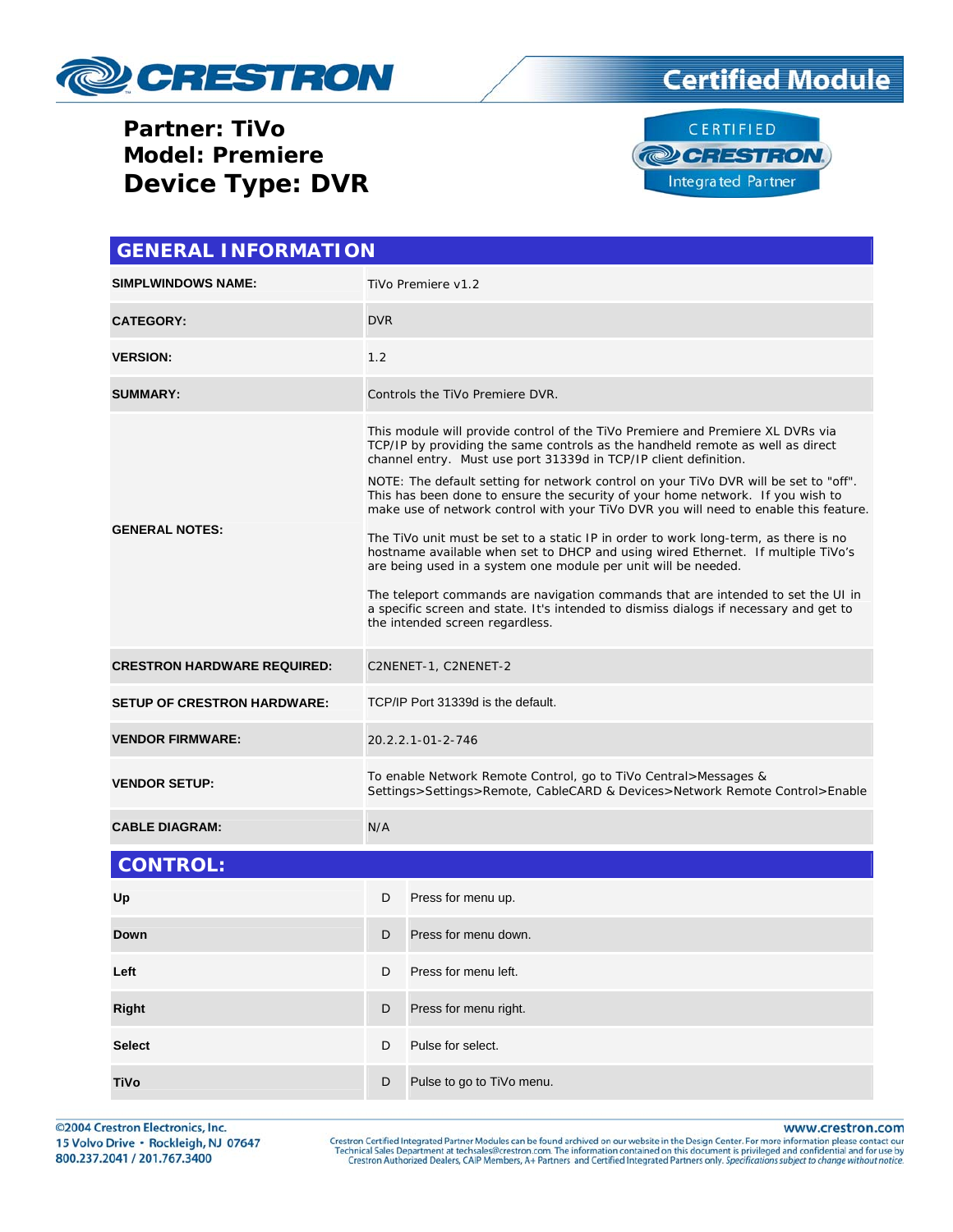





| LiveTV              | D | Pulse to view live TV.                                                      |
|---------------------|---|-----------------------------------------------------------------------------|
| Thumbs_Up           | D | Pulse for thumbs up user rating.                                            |
| Thumbs_Down         | D | Pulse for thumbs down user rating.                                          |
| Channel_Up          | D | Pulse for channel up.                                                       |
| <b>Channel Down</b> | D | Pulse for channel down.                                                     |
| <b>Record</b>       | D | Pulse to record.                                                            |
| <b>Display</b>      | D | Pulse to display channel information.                                       |
| <b>Aspect</b>       | D | Pulse to scroll through aspect ratios.                                      |
| Key_*               | D | Pulse to trigger digits 0 through 9.                                        |
| Key_Enter/Last      | D | Pulse for enter function or to go to the last channel viewed.               |
| Key_Clear           | D | Pulse for clear function.                                                   |
| <b>Play</b>         | D | Pulse to play.                                                              |
| <b>Pause</b>        | D | Pulse to pause.                                                             |
| <b>Slow</b>         | D | Pulse for slow motion playback.                                             |
| <b>Reverse</b>      | D | Pulse to reverse scan. Pulse to jog reverse while in pause mode.            |
| <b>Forward</b>      | D | Pulse to forward scan. Pulse to jog forward while in pause mode.            |
| Guide               | D | Pulse to display guide.                                                     |
| <b>Replay</b>       | D | Pulse to replay last 8 seconds of program.                                  |
| <b>Advance</b>      | D | Pulse to skip to live TV or back to beginning of viewing buffer.            |
| Info                | D | Pulse to display program information                                        |
| Exit                | D | Pulse to exit the current screen.                                           |
| Teleport_TiVo       | D | Pulse to teleport (navigate directly) to the TiVo menu.                     |
| Teleport_LiveTV     | D | Pulse to teleport (navigate directly) to the LiveTV screen to view live TV. |
| Teleport_Guide      | D | Pulse to teleport (navigate directly) to the display guide.                 |

©2004 Crestron Electronics, Inc. 15 Volvo Drive · Rockleigh, NJ 07647 800.237.2041 / 201.767.3400

www.crestron.com

Crestron Certified Integrated Partner Modules can be found archived on our website in the Design Center. For more information please contact our Technical Sales Department at techsales@crestron.com. The information contain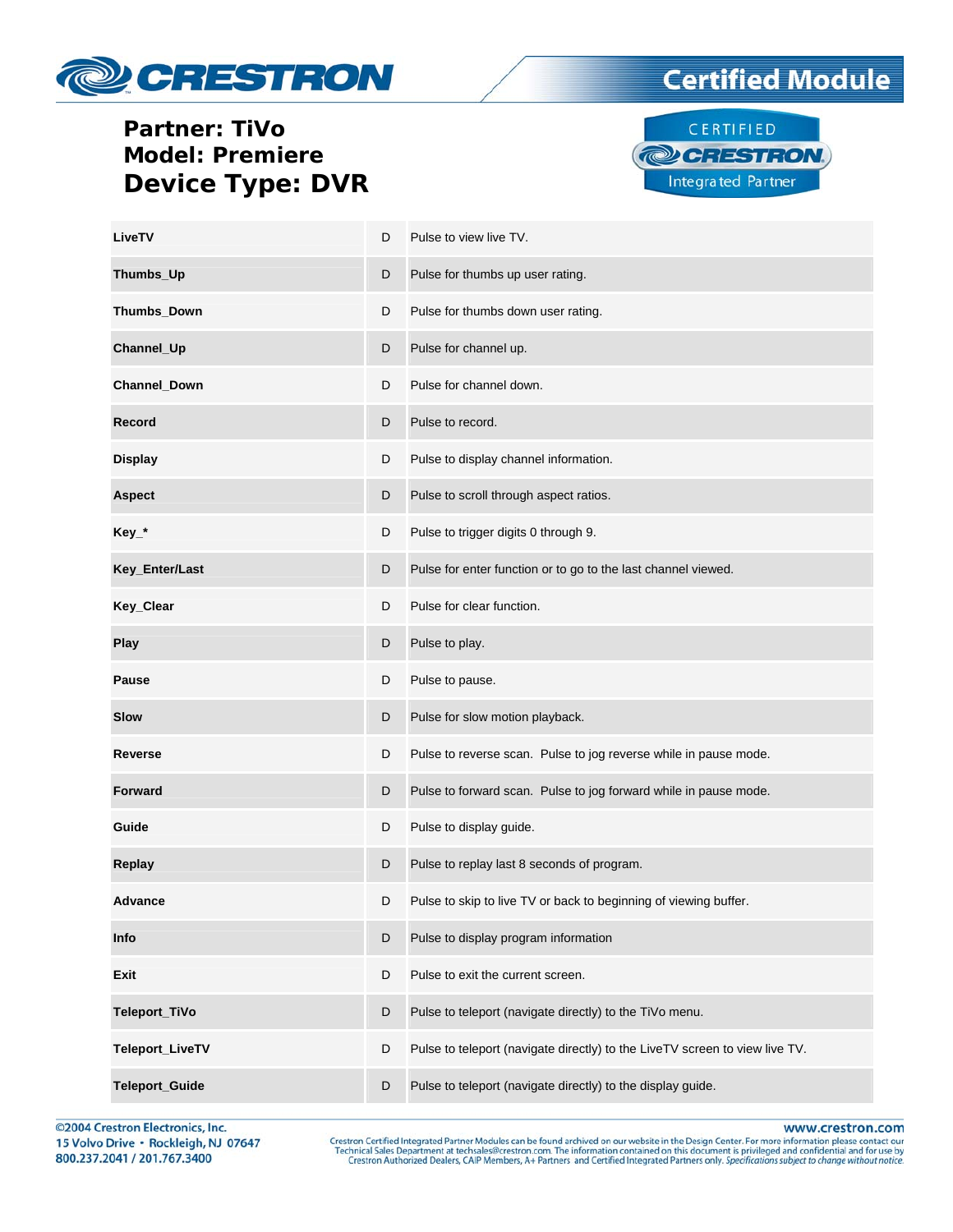





| <b>Teleport_NowPlaying</b>     | D            | Pulse to teleport (navigate directly) the Now Playing screen to view the now playing<br>list and recorded programs. |
|--------------------------------|--------------|---------------------------------------------------------------------------------------------------------------------|
| Direct Channel Dash            | D            | Pulse to enter dash for direct channel function.                                                                    |
| Direct_Channel_Enter           | D            | Pulse to send channel request to unit.                                                                              |
| Direct_Channel_Back            | D            | Pulse to backspace one character in the outgoing Channel_Display\$ serial field.                                    |
| Direct_Channel_Clear           | D            | Pulse to clear the outgoing Channel_Display_Text serial field.                                                      |
| Direct_Channel_Entry_*         | D            | Pulse to select channel number.                                                                                     |
| A_Yellow                       | D            | Pulse to trigger A or Yellow function depending on current TiVo screen or to sort<br>guide information.             |
| <b>B_Blue</b>                  | D            | Pulse to trigger B or Blue function depending on current TiVo screen or to sort<br>guide information.               |
| C_Red                          | D            | Pulse to trigger C or Red function depending on current TiVo screen or to sort<br>guide information.                |
| D Green                        | D            | Pulse to trigger D or Green function depending on current TiVo screen or to sort<br>guide information.              |
| {{TCP/IP_Client_>>_Connect-F}} | D            | Connect to "Connect-F" output from the TCP/IP client definition that will be<br>communicating with the TiVo.        |
| {{TCP/IP_Client_>>_status}}    | A            | Connect to the "status" output from the TCP/IP client definition that will be<br>communicating with the TiVo.       |
| {{TCP/IP_Client_>>_RX\$}}      | $\mathsf{S}$ | Connect to the "RX\$" output from the TCP/IP client definition that will be<br>communicating with the TiVo.         |
| <b>FEEDBACK:</b>               |              |                                                                                                                     |
| Channel_Display_Text           | S            | Serial output displaying current channel and channel changing status.                                               |
| <b>Connected</b>               | D            | Indicates TCP/IP connection status with TiVo unit. Goes high if a connection is<br>present.                         |
| <b>Connection Status Text</b>  | S            | Indicates the current IP connection status to the unit.                                                             |

**{{Connect\_>>\_TCP/IP\_Client}}** D To be connected to the "Connect" input of the TCP/IP client definition that will be communicating with the TiVo.

#### **{{TX\$\_>>\_TCP/IP\_Client}}** S To be connected to the "TX\$" input of the TCP/IP client definition that will be communicating with the TiVo.

www.crestron.com

Crestron Certified Integrated Partner Modules can be found archived on our website in the Design Center. For more information please contact our Technical Sales Department at techsales@crestron.com. The information contain